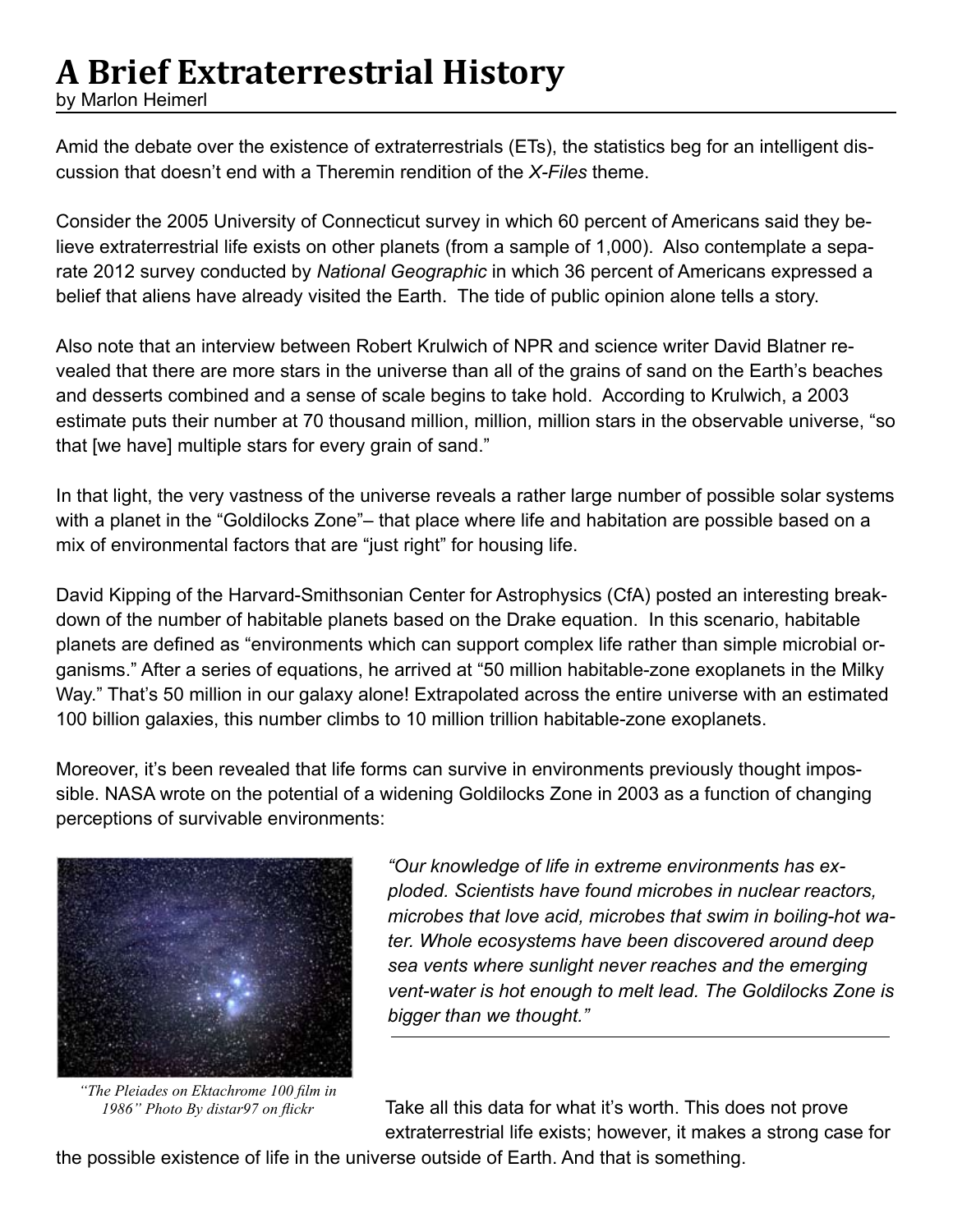### **Aliens before Science**

While scientific knowledge leads to compelling evidence for the possible existence of extraterrestrials, another influencer is on the rise that is worth examining. This one is more of an echo from the past and far to the fringe – belonging to a time beyond the veil of historical amnesia.

So-called ancient astronaut theorists (popularized on *History Channel's* TV show, "Ancient Aliens") have given this argument a voice. In short, ancient astronaut theorists suggest that humans are no stranger to extraterrestrials, who have in fact visited Earth and interacted with mankind in the past as evidenced through ancient texts and artifacts.

### **Danger, Will Robinson!**

Caution is thrown to the wind in great pluming handfuls when examining documents with thousands or even tens of thousands of years between the writer and the reader. In so much, this article does not endorse or discredit ancient astronaut theory, but is meant to examine existing tidbits of evidence.

The sands of time are corrosive and can easily strip stories of their true meanings when viewed by contemporary eyes, and moreover, one can certainly mistake myth or metaphor for a first-hand, factual account. So to the point, while the following accounts do raise some eyebrows, knowing the actual intentions of these authors is an ongoing question and debate.

#### **Extraterrestrials through Time**

The modern conception of an alien, with an elongated head, grey skin, large cranial cavity, slit nostrils and massive, black eyes is a familiar motif in popular culture today. Yet far earlier in history, 'visitors from the stars' took on numerous other forms.

Two of the most compelling (or if nothing else, interesting) cases found in our ancient past come from Ancient Sumerian texts and the Sanskrit texts of Ancient India.

# **The Annunaki of Nibiru**

In *The Egg Moon: Living the Question*, author Von Goodwin points to 6,000 year old Sumerian Cuneiform tablets with historical records dating back 450,000 years. So what can tablets with records predating earliest biblical history by 445,000 years tell us about our ancient conception of visitors from above?

According to Goodwin, the tablets tell a story of a race of beings called the Annunaki, meaning those who came from heaven to earth. More literally, the Annunaki were a race of giants from Nibiru, a planet said to traverse the solar system on a 3,600 year orbit around our sun.

Goodwin outlines the moment of genesis in this account:

*"The origin of the earth and the asteroid belt that lies between Mars and Jupiter was the result of a*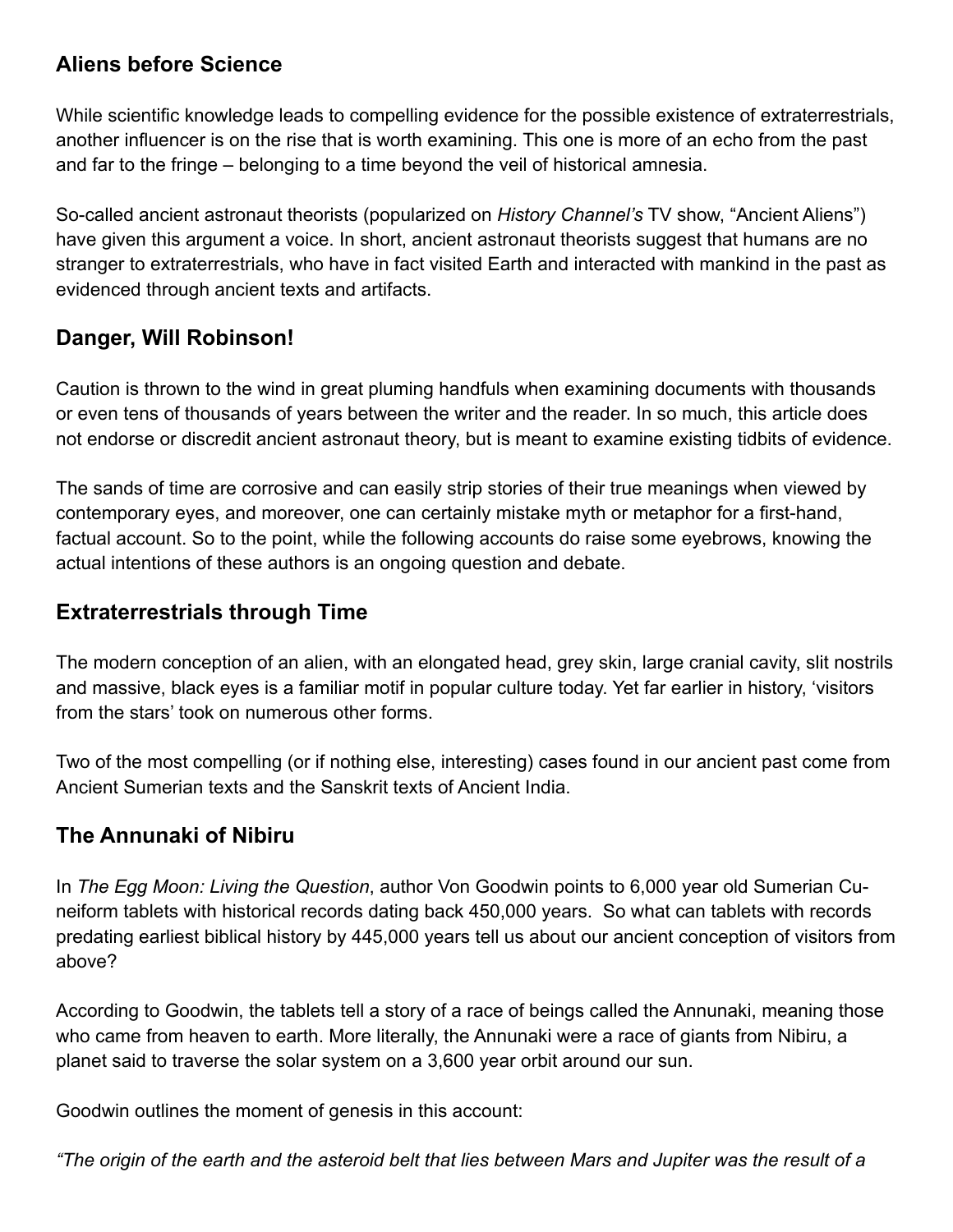*collision, or near collision, of Nibiru and the planet Tiamat. The Annunaki survived the collision and came to earth and genetically engineered the human species. The mixing of Homo Erectus DNA with that of the Annunaki produced slaves to work the mines for necessary minerals required by those who came from heaven to earth."* 



The Sumerians were no simple Stone Age society either, having documented the presence of Pluto centuries before it was rediscovered by modern

*"Nibiru, Annunaki, Planet X" Photo By tortuga767 on flickr*

man in 1930. In fact, Goodwin points out that Sumerian knowledge of the nine planets predates modern astronomy by 2,000 years. Since Sumerian cosmology counted Nibiru as the 12th celestial body in the solar system (counting the sun, Earth's moon, Nibiru and the other nine planets), this raises some interesting questions.

For a civilization celebrating that level of astronomical advancement, this story suddenly seems to have some level of scholarly significance. If it was a mere myth or story to Sumerians, would they include Nibiru in their zodiac? That is a good question indeed.

In the end, if a Nibiru collision is sounding annoyingly familiar, that's because doomsayers expected a Nibiru-Earth collision would occur in 2012 (amid a spectrum of other failed apocalyptic predictions). NASA spent a great deal of time assuaging fears, highlighting the total lack of scientific backing behind the delusion, but perhaps the passage of the date unabated was the best medicine.

While its failure to arrive on schedule does not necessarily disprove the existence of Nibiru, it is certainly a ding in the armor for anyone hoping to see the return of the Annunaki any time soon.

# **Ancient Sanskrit Texts of India**

To find a pulse on the vein of ancient astronaut theory, you simply cannot escape the presence of the Vimana in the Sanskrit texts of ancient India. The Vimana are associated with modern unidentified flying objects (UFOs) and according to texts from the era, were very much capable of manned flight.

In her book, *Voices from Legendary Times: We are a bridge between past and future,* Ellen Floyd discusses the Vaimanika Satra, a 4th century BC text written by Maharishi Bharadwaja. The amazing Vaimanika Satra sheds some light on the technical and mechanical earmarkings of the craft observed by Bharadwaja. This is an excerpted list of Vimana capabilities Lloyd highlighted from the ancient text:

- *1. Goodha—permits the pilot to make his Vimana invisible to the enemies.*
- *2. Paroksa—enables the pilot to paralyze other Vimanas and put them out of action.*
- *3. Pralaya—pushes an electrical force through the "five-limbed aerial tube" so that the pilot may "destroy everything as in a cataclysm."*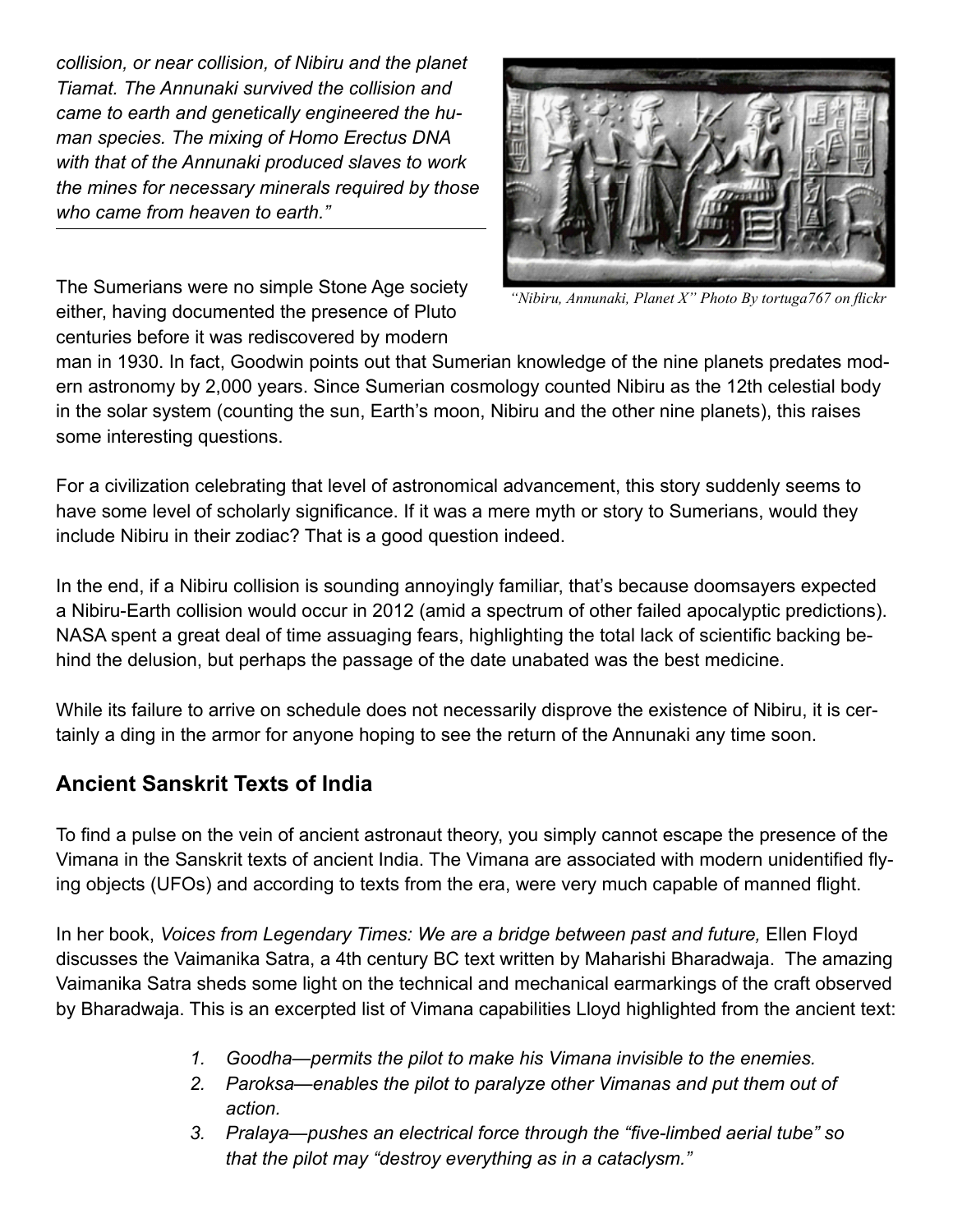- *4. Roopaakarshana—enables the pilot to obtain a television view of things inside an enemy's plane.*
- *5. Taara—provides the pilot with yet another means of avoiding contact with an enemy or hiding from observers. "By mixing the ethereal force 10 parts of air force, 7 parts of water force, and 16 parts of solar glow, and projecting it by means of the star-faced mirror through the frontal tube of the Vimana, the appearance of a star-spangled sky is created."*
- *6. Jalada roopa—instructs the pilot in the correct proportions of certain chemicals which will envelop the Vimana and give it "the appearance of a cloud."*



*"Vimana" Photo By doctorserone on flickr*

Indeed, the level of technicality, use of chemicals and weapons and the general matter-of-fact tone taken by the writer makes it sound much like an instruction manual for something similar to a modern fighter jet (yet with some serious enhancements, such as a ray gun and an invisibility cloak).

Other Sanskrit texts referenced by Lloyd, like the *Samarangana Sutradhara*, discuss the unmistakably mechanical nature of the Vimana. In the words of Lloyd, "It describes start procedures, cruising for thousands of km, normal, and emergency landings, and even possible collisions with birds."

It is also written in the *Samarangana Sutradhara* that:

*"Strong and durable must the body of the Vimana be made, like a great flying bird of light metal. Inside one must put the mercury engine with its iron heating apparatus underneath. By means of the power energy in the which (sic) sets the driving whirlwind in motion, a man sitting inside may travel a great distance in the sky."* 

While the possible existence of these craft is very intriguing, perhaps their purported occupants are most fascinating. Within the *Samarangana Sutradhara*, it is written that "the heavenly beings can come down to Earth" in the Vimana. Given that bit of information, the stance ancient astronaut theorists often take is simple: The beings depicted were not heavenly or ethereal, but rather, flesh and blood aliens visiting the Earth through mechanical implements of travel.

#### **Big Questions, Lost Answers**

We may never have answers to the questions surrounding ancient texts or even fully comprehend our world today as we gaze upon the ever-expanding sky. But we can continue digging and discussing findings as evidence rolls in. Why just this last month, reports surfaced in BeforeItsNews.com and other outlets about the discovery of an alleged 300 million year old piece of machinery in Russia.

The "tooth metal rail" in question was discovered in a piece of coal by a resident of Vladivostok. Yet the findings aren't infallible yet. BeforeItsNews.com reports, "Knowing that the coal deposits of this re